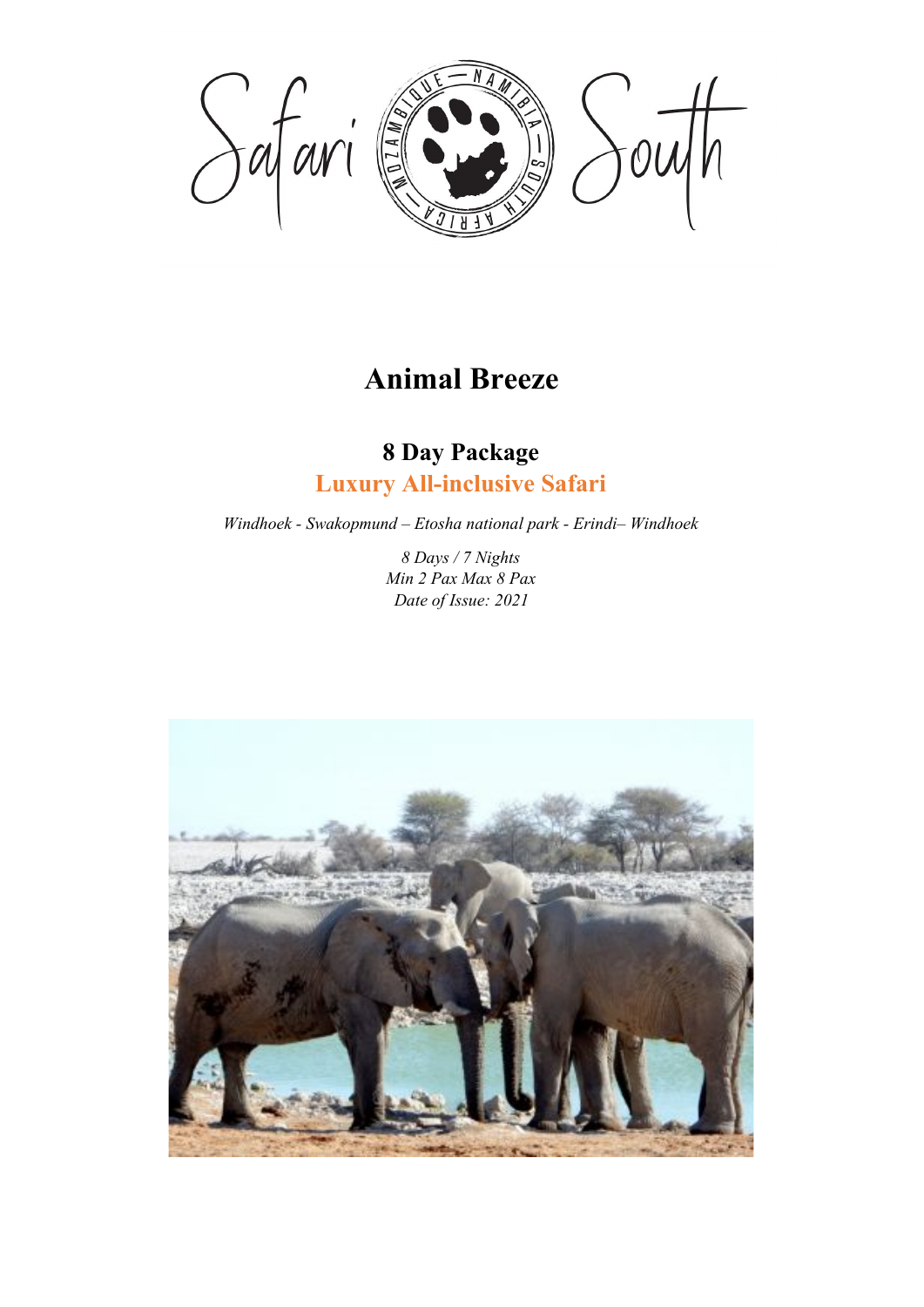## **Introduction**

Starting in our beautiful capital Windhoek we explore the desert, ocean and animal life back Windhoek. This safari starts off to the Atlantic Ocean, home of the cape fur seal and many more. With a quick stop over in Swakopmund to get a taste of German cuisine. The wonderful animal life awaits as we make our way to Etosha national park in search of the biggest land mammals and Erindi.

| <b>Accommodation</b> | <b>Basis</b>      | <b>Room Type</b>    | <b>Duration</b> |
|----------------------|-------------------|---------------------|-----------------|
| <b>Beach Lodge</b>   | <b>Full Board</b> | <b>Twin Room</b>    | 3 Night         |
| Etosha Safari        | <b>Full Board</b> | <b>Twin Room</b>    | 1 Night         |
| <b>King Nehale</b>   | <b>Full Board</b> | <b>Twin Room</b>    | 1 Night         |
| Erindi               | <b>Full Board</b> | <b>Luxury Suits</b> | 2 Night         |

## **Price**

**Prices are subject to change according to lodge availability and exchange rate.**

**USD Euro**

| 2 - People   | U\$ 7 085.00 Per person<br>sharing | $\epsilon$ 6 470.00 Per person sharing |
|--------------|------------------------------------|----------------------------------------|
| 4 - People   | U\$ 5 290.00 Per person<br>sharing | $\in$ 4 875.00 Per person sharing      |
| 6 - People   | U\$4 695.00 Per person<br>sharing  | $\in$ 4 340.00 Per person sharing      |
| $8 - People$ | U\$ 4 395.00 Per person<br>sharing | $\in$ 4 075.00 Per person sharing      |

Contact info:

[jillian@safari-south.com](mailto:jillian@safari-south.com)

sean@safari-south.com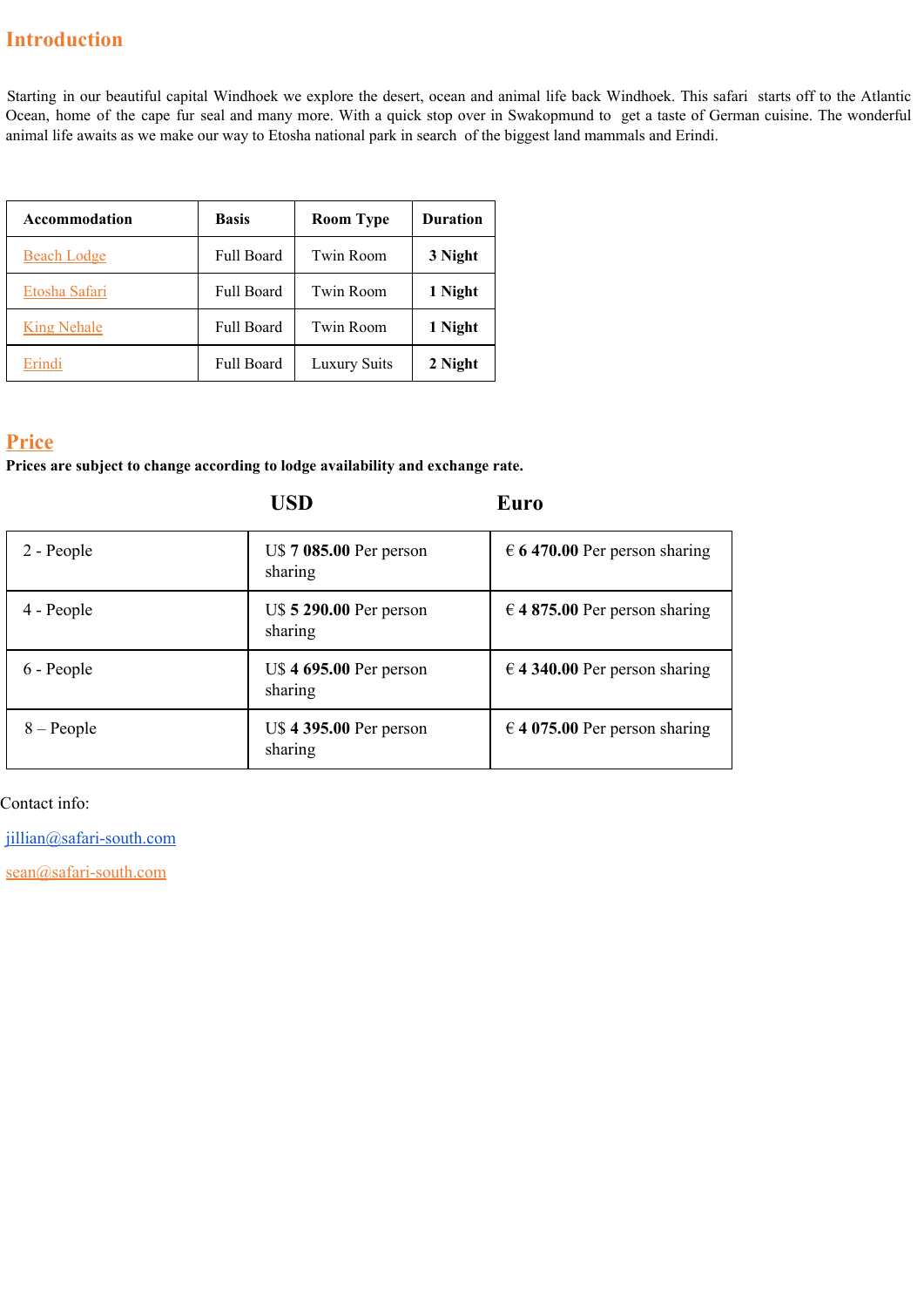### **Included**

- Accommodation, meals and beverages
	- \* Breakfast, lunch and dinner
	- \* Alcohol limited to 3 beers or 3 glasses of wine pp
- Activities as indicated per itinerary.
- VAT + Tourism Levy.
- Transfers to and from the Windhoek International Airport.
- Transport will be in an appropriate vehicle for route.
- AfriCam Safaris Guide/ Driver.

• All entrance fees at National Parks and Sightseeing Attractions as per itinerary. • Snack bars, sparkling and still water in transport vehicle.

## **Excluded**

- Hard alcoholic drinks
- Optional Excursions and Activities
- Gratuities/ Tips
- International Flights and Airport Taxes
- Travel Insurance
- All expenses of a personal nature.
- All items of a personal nature such as laundry, bar tabs, phone calls etc.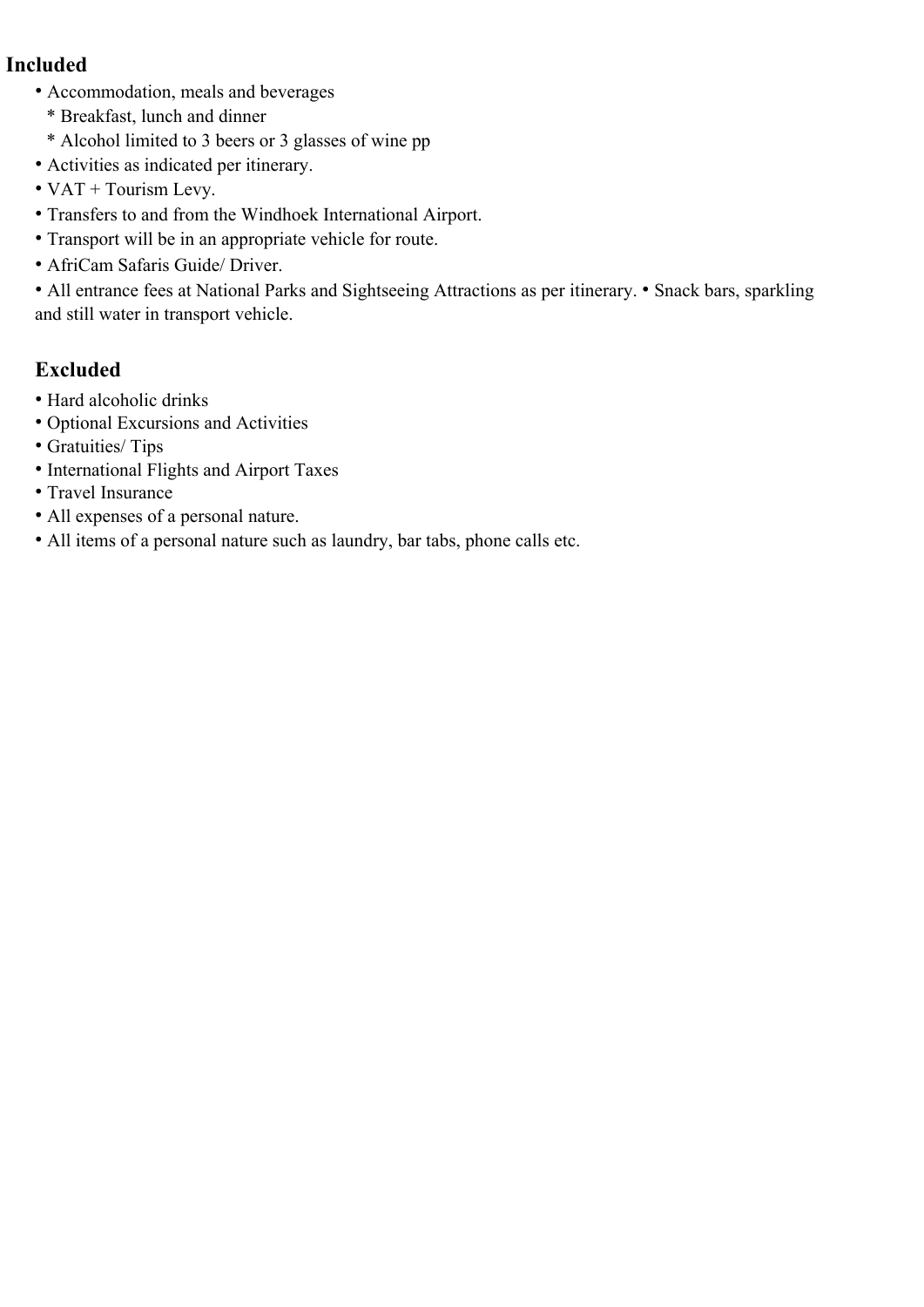## **Day 1 - 3 : Beach lodge ,Swakopmund**

#### **Day Itinerary**

Arrival at the Windhoek International Airport, upon arrival you will be met by an AfriCam tour guide to embark on your journey to Swakopmund. One of the best coastal towns Namibia has to offer. Approximately 4 hours drive

#### **Swakopmund**

(German for "Mouth of the Swakop") is a city on the coast of western Namibia, 352 km (219 mi) west of the Namibian capital Windhoek via the B2 main road. It is the capital of the Erongo administrative district. The town has 44,725 inhabitants and covers 196 square kilometers (76 sq mi) of land. The city is situated in the Namib Desert and is the fourth largest population centre in Namibia.

#### **Activities**

| Fishing                     | Optional add on |
|-----------------------------|-----------------|
| Quad Bike trails            | Optional add on |
| Dune Boards                 | Optional add on |
| Catamaran Tours             | Optional add on |
| Dolphin Tours               | Optional add on |
| Historical desert tour      | Included        |
| Skydiving                   | Optional add on |
| Sandwich Harbour Experience | Optional add on |
| <b>Historical Museum</b>    | Included        |
| Crystal Gallery             | Included        |

#### **Overnight: Beach Lodge**

Beach Lodge is one of the few accommodation establishments in Swakopmund that are situated right on the beach and in fact you will not be able to get any closer to the sea than this. Enjoy the magnificent view of the sea from each room, listen to the restless waves and smell the fresh sea breeze. We are approximately 5 km from the centre of town in a tranquil residential area with more than enough space to dream, relax or to take long leisurely walks along the beach. Beach Lodge offers accommodation in 2 standard family rooms, 10 twin rooms and 7 luxury rooms in different configurations, creating the ideal home away from home for the individual traveler, families and corporate travelers alike. We will spend 3 nights at Swakopmund to get rested after the long journey. Take time to relax by the ocean, take naps – get settled in and let your body get adjusted.

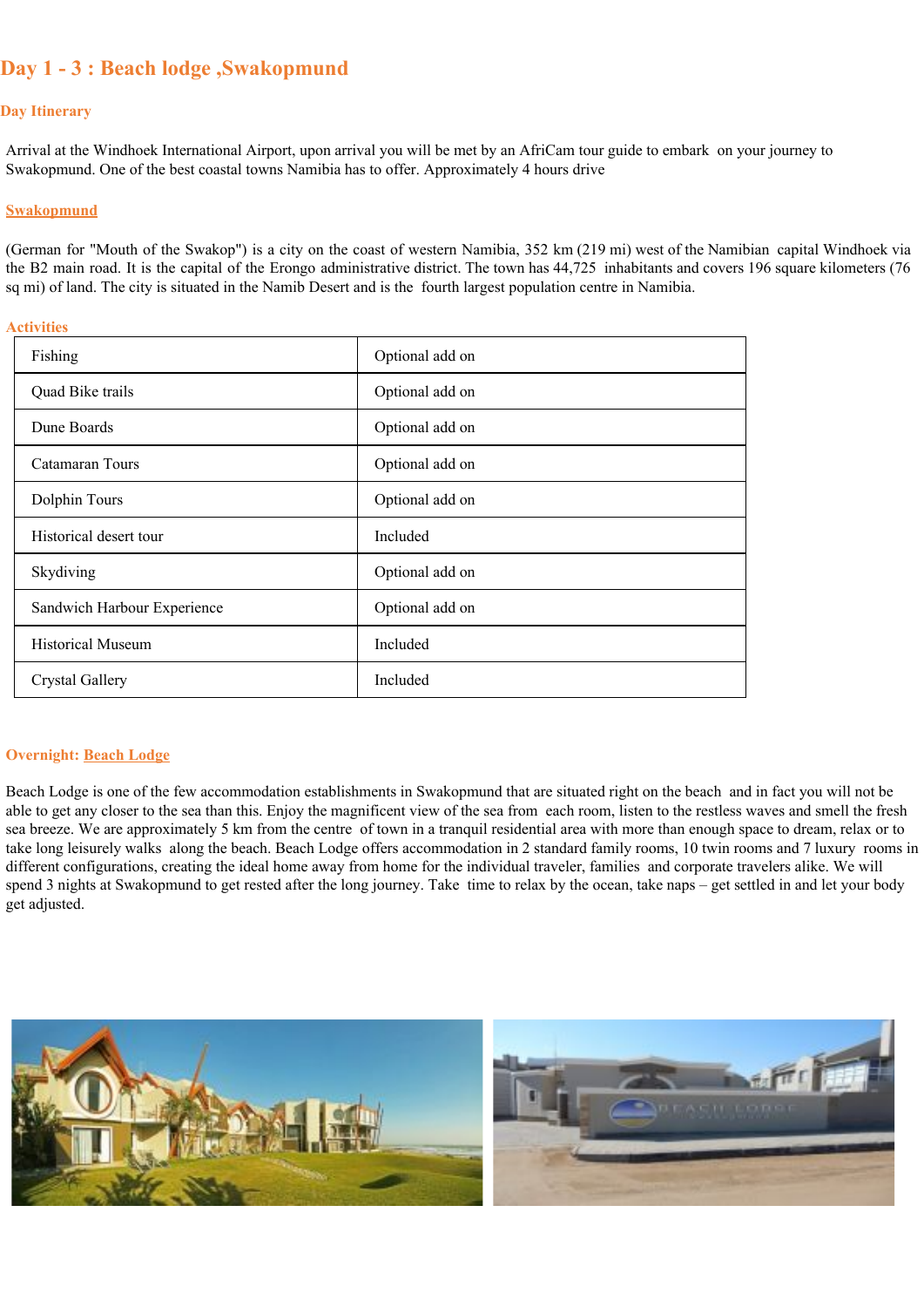## **Day 4 : Etosha Safari Lodge, Etosha south**

#### **Day Itinerary**

Early morning breakfast before driving to Etosha National Park which is approximately 550 km away and should take about 6 hours to drive. "Etosha National Park is one of the largest game reserves in Africa and covers a vast area of 22,270 square km

#### **Etosha National Park**

Situated in northwestern Namibia, the Etosha National Park offers a premier game viewing experience. The park's diverse vegetation ranges from dense bush to open plains attracting a variety of wildlife. Located in the heart of the park is the Etosha Pan - a shallow depression that covers an area of 5000 square kilometres. Dry and shimmering for most of the year, the pans fill up with water after seasonal rains, making it the perfect habitat for wildlife. In the dry season, the wildlife is attracted to the perennial springs and waterholes that makes for excellent game viewing. Visitors can look forward to world-class game viewing including a variety of large mammals such as lion, elephant, leopard, rhino, zebra, giraffe, a diversity of birdlife such as flamingos and pelicans.

#### **Activities**

| Okaukuejo Water Hole | Included        |
|----------------------|-----------------|
| Guided Game Drives   | Included        |
| Night Drives         | Optional add on |

#### **Overnight: Etosha Safari Lodge**

Join us at this stylish lodge overlooking a vast expanse of mopane woodland. Space is an attractive element at Etosha Safari Lodge with its lavish view, spacious deck- and dining-area and airy rooms with private verandas. It's the place to open doors to the mystery and magic of Etosha, 'Place of Legends'

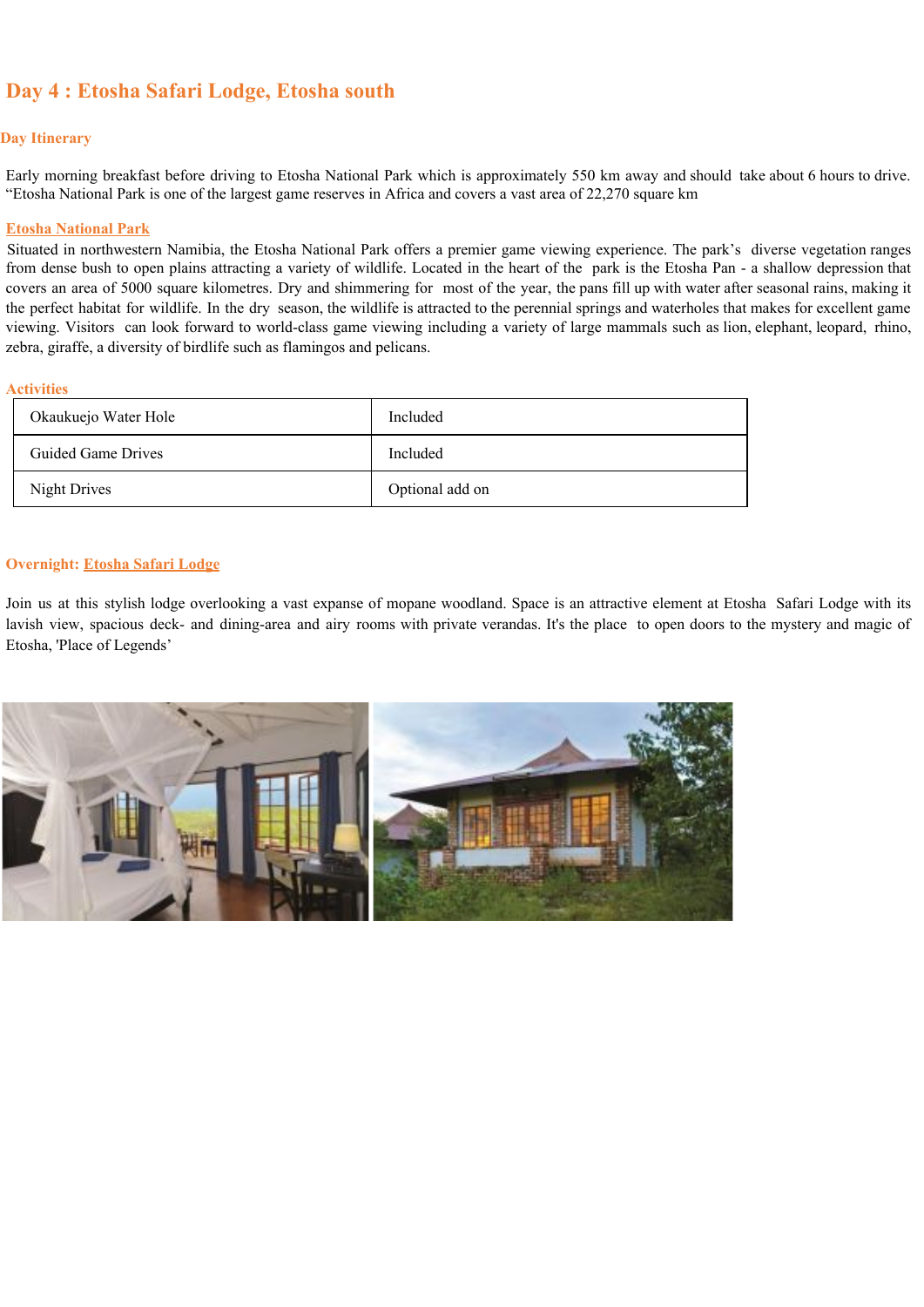### **Day 5: King Nehale, Etosha north - east Day Itinerary**

Days will start early with breakfast, before moving into Etosha where most of the day will be spent looking for the elusive animals like lion, leopard, rhino and elephants.

#### **Etosha pan**

The salt pan during drought, broken up but still with animal tracks. The salt pans are the most noticeable geological features in the Etosha national park. The main depression covers an area of about 5,000 square kilometres (1,900 sq mi), and is roughly 130 km (81 mi) long and as wide as 50 km (31 mi) places. The hyper saline conditions of the pan limit the species that can permanently inhabit the pan itself; occurrences of extremophile micro-organisms are present, which species can tolerate the hyper saline conditions. The salt pan is usually dry, but fills with water briefly in the summer, when it attracts pelicans and flamingos in particular. In the dry season, winds blowing across the salt pan pick up saline dust and carry it across the country and out over the southern Atlantic. This salt enrichment provides minerals to the soil downwind of the pan on which some wildlife depends, though the salinity also creates challenges to farming. The Etosha Pan was one of several sites throughout southern Africa in the Southern African Regional Science Initiative (SAFARI 2000). Using satellites, aircraft, and ground based data from sites such as Etosha, partners in this program collected a wide



variety of data on aerosols, land cover, and other characteristics of the land and atmosphere to study and understand the interactions between people and the natural environment.

#### **Activities**

| Namutoni Water Hole      | Included        |
|--------------------------|-----------------|
| Guided Game Drives       | Included        |
| <b>Self-Drive Routes</b> | Optional add on |
| Night Drives             | Optional add on |

#### **Overnight: King Nehale Lodge**

Exciting developments are afoot. Gondwana Collection Namibia is opening a new lodge 1km north of the King Nehale Gate on the northern border of Etosha National Park. Etosha King Nehale will host 40 rooms, which will pay homage to the rich cultural heritage of the area. The lodge is situated in the King Nehale Conservancy.

The area is characterized by vast and spectacular landscapes including the Andoni Plains, artesian springs and woodlands. To the north, the conservancy is surrounded by the pulsating life of the communal areas of the Oshikoto, Oshana, Ohangwena and Omusati Regions. Guests



have the opportunity to combine the cultural vibrancy of so-called Owamboland with the natural wonders of the rarely frequented northern part of the Etosha National Park.